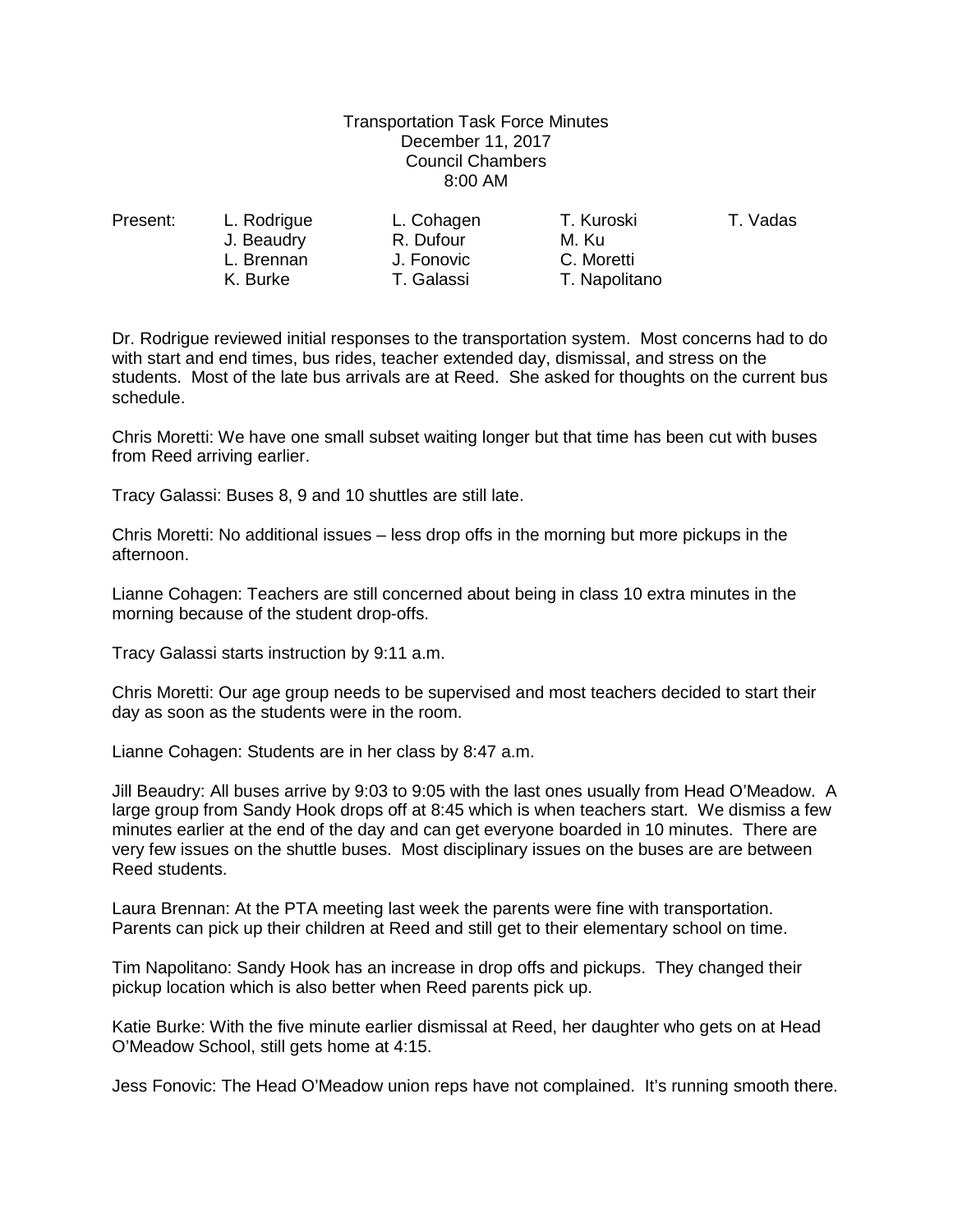Rich Dufour: Last year some buses didn't get to Sandy Hook or Head O'Meadow until 3:45 p.m. It's better with the shuttle. There are more stops now with the Reed and elementary schools together so that adds some time.

Chris Moretti: Suggested looking at the length of the rides. It sounds like they are under 40 minutes with most clearing by 4:30.

Mrs. Burke noted that one morning several buses at Head O'Meadow turned them off while waiting.

Mrs. Beaudry said buses arrive at 8:40 and shut off the bus. Students get off at 8:45 without jackets as it is very warm on the buses.

Mr. Dufour said that in Torrington they drop off 10 minutes earlier and the students wait outside until 8:55. In other towns, the students wait in the cafeteria in the morning.

Ms. Galassi: This year everyone is in class within five to six minutes.

Ms. Fonovic: In Southbury students go to the cafeteria or stay outside after being dropped off at 8:45. Drop off at Reed now is 8:45 with Sandy Hook buses arriving first.

Mr. Moretti: His morning staff meetings have been impacted and have to end by 8:40. They only have 34 to 40 minutes for these meetings.

Mr. Napolitano said Sandy Hook faculty meetings start at 7:45. Ms. Cohagen: Some teacher talked about how this impacted their daycare costs. They have to pay for a full hour if they go over the pickup time.

Chris Moretti: We allowed wrap around time as there are some teachers who come in at 7:00 and leave at dismissal. Those times now have to be adjusted.

Dr. Rodrigue wanted the committee to break into groups to work on what the committee hopes to happen to move forward next year. We have been working with teachers about the extra time in the morning. She wanted to find equitability. We looked for grants for para time to support recess. Elementary principals will be hiring them as a team from January to the end of the year. This will be in next year's budget. We also have to look at PLC days and how much time staff is with students.

Mr. Kuroski: An important outcome of the transportation situation is that it made us aware of the elementary teacher schedule losing the time in the morning.

Dr. Rodrigue: We are also working on a policy for walkers when a student goes to an elementary school on a shuttle and potentially checks out and walks home. This would only be the case if there was a shuttle. The policy will be system-wide.

Mrs. Ku: We have a lot of walkers from the middle school and we need to tighten up a little.

Dr. Rodrigue: We have to have better communication to parents as far as their children walking after school. One task for the committee is to share thoughts about next steps for next year.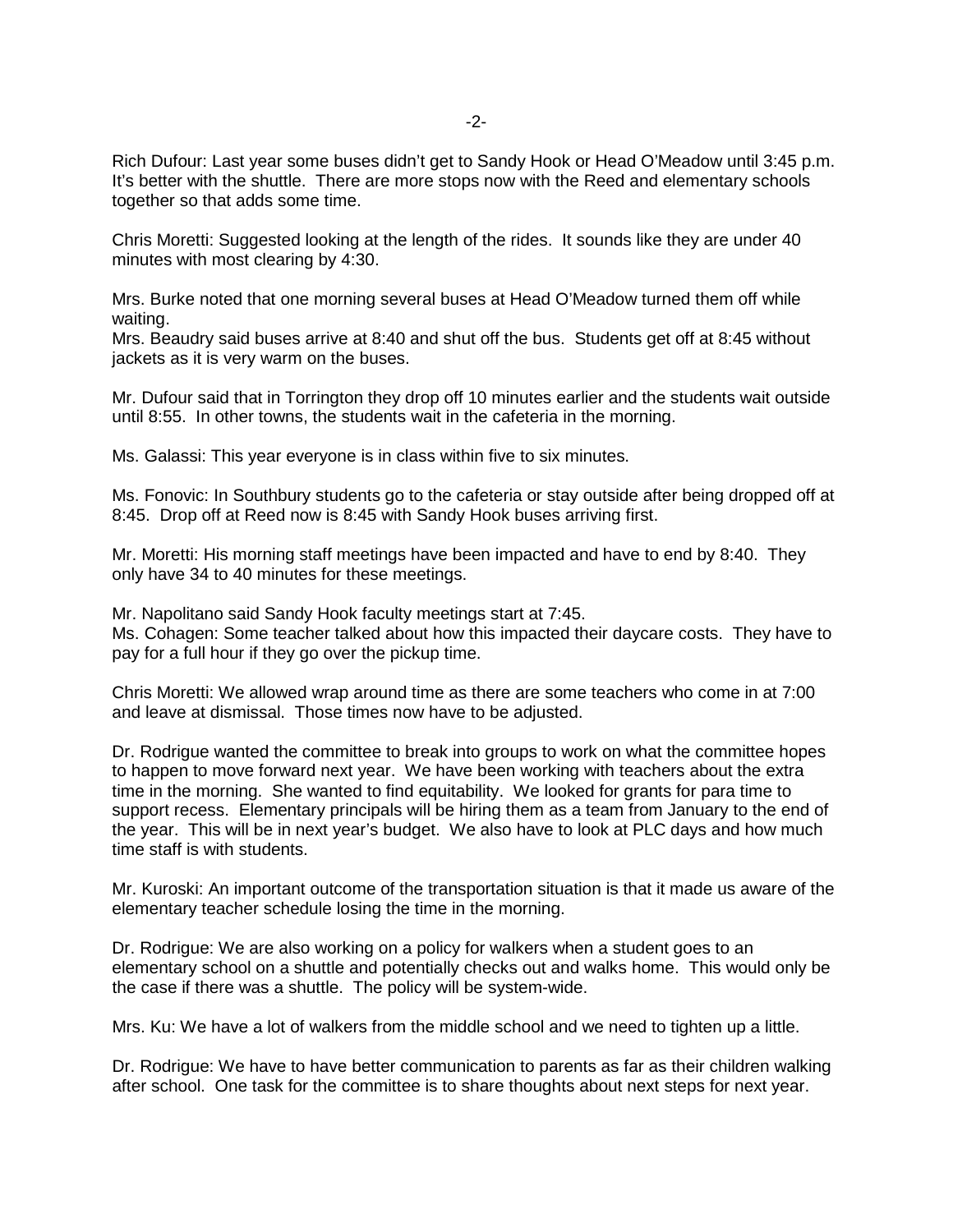Mrs. Burke: At the last meeting the plan was that we had tentative proposals if we can do it without the shuttles.

Dr. Rodrigue: We are going to move in that direction but need to discuss other possibilities. The committee broke into groups and shared the following.

Ms. Fonovic: Regarding staggered times they feel that Reed should start earlier than the elementary schools. They also talked about Old Farm Road opening up for morning buses. The outskirt buses need to flow a little better.

Dr. Rodrigue: If certain buses are consistently late we can have express buses which we for Reed and Head O'Meadow. We should look at bus reconfiguration.

Mrs. Fonovic: Staggered time will help elementary teachers with student arrival times.

Dr. Rodrigue: Concerned about how elementary parents will feel with longer ride times in the morning.

Mrs. Burke: Leave the schedule as is but use paras in the morning for students to go outside or to the gym to give the teachers 10 minutes in the morning.

Dr. Rodrigue was meeting with EdAdvance today to talk about a possible solution in the morning.

Mrs. Ku spoke about eliminating the shuttle but still keeping the transportation time to a minimum.

Mr. Dufour didn't see how the shuttle could be eliminated even with staggered times. It will be a 14 to 15 minute load time as opposed to the current seven minutes. An option was to continue Sandy Hook the same way which will eliminate having 10 more buses go to Reed.

Mrs. Ku said the idea of upsetting the system again for a small change is not what we are looking forward to.

Dr. Rodrigue: We agreed that the five minutes is all we need in the afternoon at Reed.

Mr. Moretti: Regarding staggered times – it solves every problem but some students will have longer rides.

Dr. Rodrigue: Travel time needs to be under an hour but closer to 45 minutes. We have buses driving 45 to 50 minutes. We have to decide route changes.

Mrs. Cohagen: The morning time at Middle Gate has negatively impacted the staff.

Dr. Rodrigue was hopeful we can work on staging in the schools.

Mrs. Burke: Give parents an option for activities in the morning.